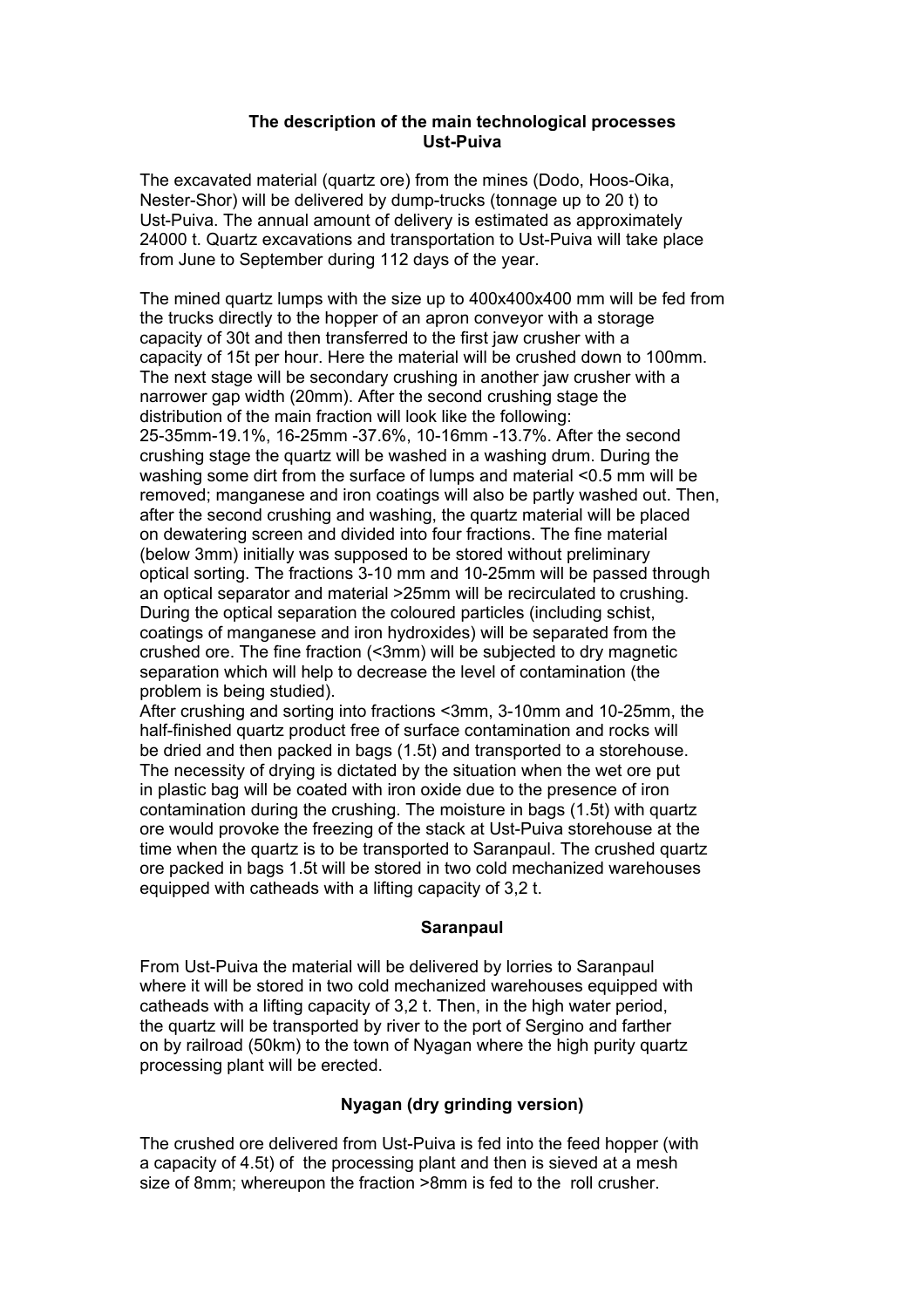After crushing the material is sieved at mesh size 8mm. The particles >8mm are fed to the roll crusher again. The feeding to the next comminution step is done by a weigh feeder. This unit will be needed for a constant feed rate to the grinding circuit and to control the mass flow. The first step in the grinding circuit is the separation of the fraction <0.3mm by sieving. The overflow of the screening machine (0.3-0.8mm) is fed to the vertical shaft impactor. In order to decrease the amount of fines <100µm the rotation speed of the grinding machine is reduced. The quartz product from the vertical shaft impactor is conveyed back to the sieving at 0.3mm. The underflow of the screening machine is placed in a feed bin with a storage capacity of 5t. The controlled feeding to the subsequent sieving stage is done by weighfeeders that deliver the fraction <0.3mm to the tumbler screening machines. The fines (<100µm) separated during sieving will be stored in a 80t silo. The product fraction 0.1-0.3mm is stored away in the feed bin prior to the magnetic separation stage. From the feed bins the material is fed to the conveyor belt, where five steps of magnetic separation are conducted. After the fifth magnetic separation stage the quartz particulate is filled into transportable silos that will be transported to the chemical treatment plant by a fork lift. The magnetic impurities separated during the magnetic separation are transported pneumatically into a silo with a capacity of 80t. The silo should be emptied once a week. During the magnetic separation treatment representative samples should be taken in order to check the quality of the product for the subsequent chemical treatment. During transportation, sieving, crushing, grinding and magnetic separation of the dry quartz, dust is produced. Therefore, to prevent dust contamination, all these processing steps have to be equipped with closed housing and kept under a slight vacuum. The dedusting plant with a bag house sucks off the dusty air from all the machines and separates the dust in the bag house. The dedusting should be done carefully to avoid separation of the product fraction >100µm. The level of impurities in the quartz particulate after the dressing operation is still higher than that specified by the commercial requirements for high purity quartz sand. The level of impurities can be lowered by a multi step leaching operation. The containers with the analyzed and qualified sand are transferred from the storage area to the production area with a fork lift and then positioned on the conveyor belt scale with a crane. The sand is charged batchwise from the container into the corresponding reactor via the conveyor belt scale and the distribution belt. During this operation the exact weight of the sand entering the reactor is determined and recorded. Hydrofluoric acid leaching is performed on two parallel production lines in double cone reactors with a capacity of up to 3.75 t quartz sand per batch. After the leaching in the reactors the continuously moving material is washed. After finishing the acid leaching cycle and the single stage washing operation, the remaining acid concentration is further reduced by a five steps counter current washing cascade. For that, near every leaching reactor a set of four intermediate storage vessels is installed. The liquids are pumped from the reactor into the storage vessels with hose pumps. After that, the batch is washed with fresh demineralized water. After the washing operation the solid material is discharged into the dosage vessel partially filled with water. After the discharge of the solid material the reactor is brought back to the running position. Then the product is classified. The classification system comprises a dosage vessel, a dosage pump and a conventional counter current classifier per production line.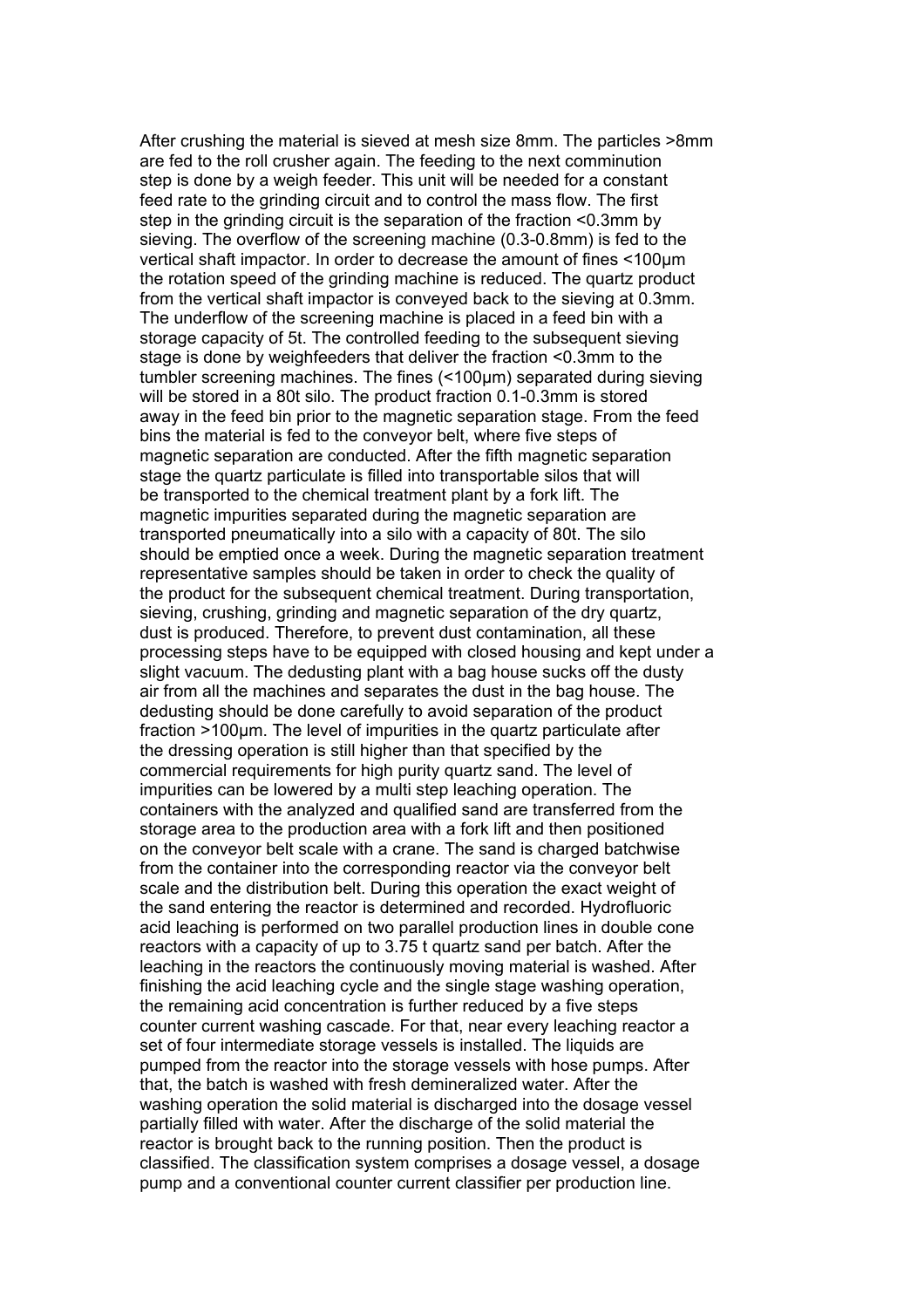During the classification operation additional demineralized water is poured directly into the classifier. The quartz sand slurry generated during classification flows continuously from the classifier to the filtration unit. Separation of the water from the classified slurry will be performed on one conventional belt filter per production line. The belt filter consists of a set of vacuum chambers with a filtration belt passing continuously above the chambers, a vacuum pumping system and a filtrate pumping system. From the belt filter the solid material is continuously discharged into the dryer. The water content of the filtered material will be separated by evaporation. For this purpose the filtered material is fed into a static vertical dryer with quartz elements of direct contact heating. The dried material will be discharged continuously into a product container until the charging is completed. Then a certain part of the dry material may be calcined at high temperature (up to 1600ºC) in ceramic tubes in order to decrease the content of gas-liquid inclusions. Furthermore, some amount of the material will be subjected to high temperature chlorination. During the chlorination a significant part of alkaline impurities (Na, K, Li) will be removed. After chlorination or calcining the material is sieved in order to break agglomerates and to separate the coarse and fine fractions so that only grains of the specified size remain. The material will be sieved batchwise on one conventional multistage sieving machine per production line. The machine produces three fractions - coarse fraction, main fraction and fines. Each machine will be connected to a central dust collection system (one per production line). The main fraction coming out of the sieved machine is automatically sampled with a mechanical sampling system in order to obtain an average sample from every batch as soon as the batch is completely processed. The quartz fractions are stored batchwise in containers. The packing system comprises one semi-automatic feeding, dosage and weighing system with a capacity of up to 5 t/h per production line. The product container is placed on top of the feeder using either a fork lift or a crane. The concentrates are packed into fiber drums with a capacity of 80 to 200 liters.

The drum is positioned manually on the roller conveyor and the feeding system is started. The system stops once the required weight is achieved. The drum is then removed manually from the roller conveyor, marked, closed and placed on a pallet either by a crane or by a fork lift. It is essential to store the final product in a clean room with good access to the production area and to the external transport area. Sometimes it is quite possible to obtain a product equal to IOTA Standard directly after magnetic separation. Nonetheless, depending on raw quartz quality, in some cases it will be necessary to perform chemical treatment to achieve IOTA Standard. IOTA 4 quality of quartz concentrate will be reached after an additional leaching of IOTA Standard samples. To produce IOTA 6 from IOTA 4, calcination and high temperature chlorination are necessary. Besides, the calcination of the material designed for quartz glass production will require more time and more energy than the calcination of the material for quartz crucible production. The final product will be packed in fiber drums. At the processing plant, a special drum production line will be created. As any production with the use of chemical reagents, the quartz processing plant will be provided with neutralization facilities where all waste water will be neutralized and purified to the required level and then disposed to the sedimentation pond and to the municipal sewer system.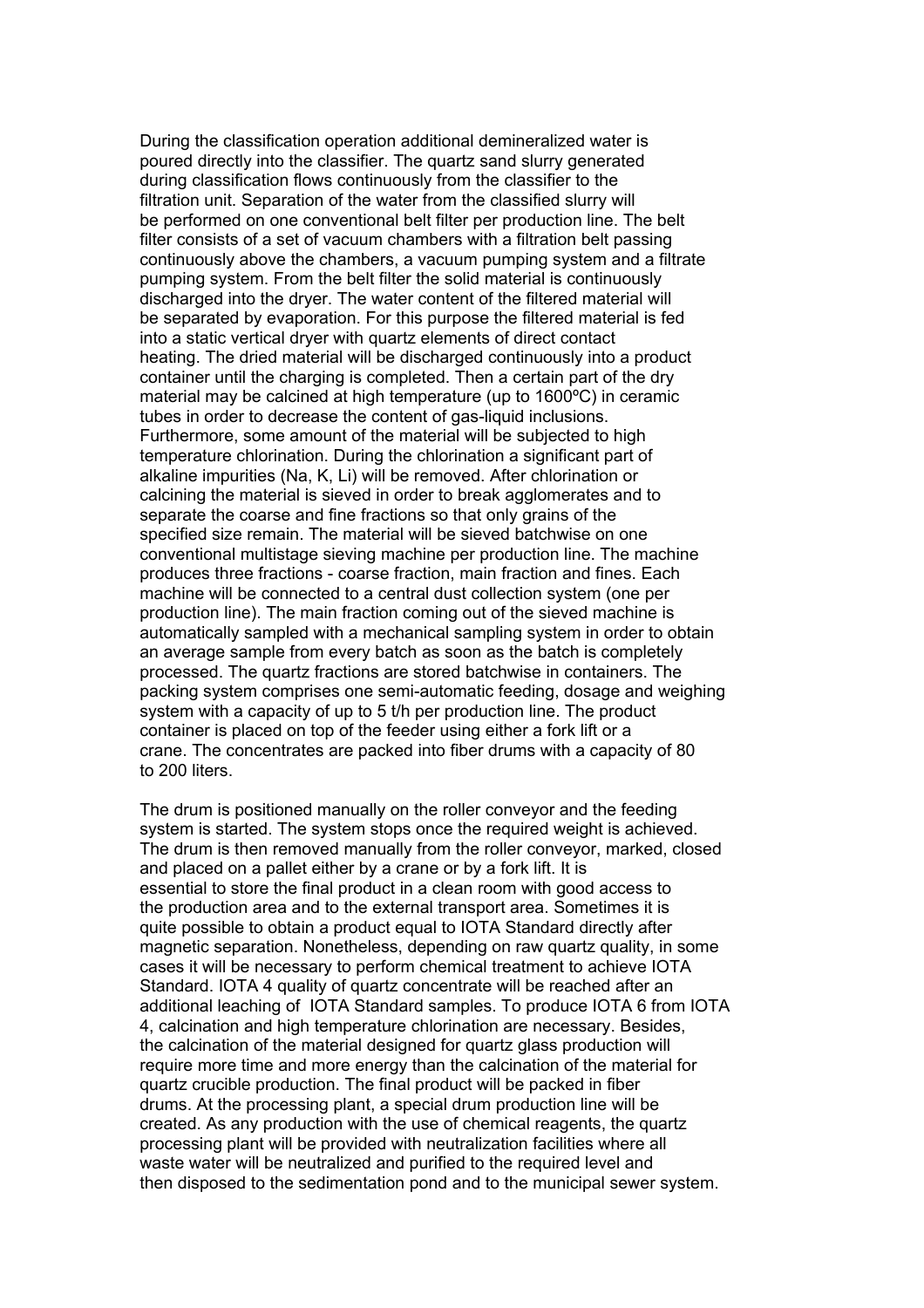# **Transportation of quartz raw material and semi-processed product**

The quartz raw material will be delivered in three stages:

1) By freight transportation - from the deposits to Ust-Puiva. Polar Quartz is planning to transport the quartz raw material from the quarries of Neroika deposit to the processing plant in Ust-Puiva (average distance between these points is about 60 km). Dodo, Hoos-Oika and Nester-Shor are connected to Ust-Puiva by earth roads that can be used in summer (for about 3,5 months). The raw material will be transported in lorries with a capacity of 20 tons. Each lorry will work in two shifts and make 3 trips a day - from the quarries to the plant and back. The calculation was based on the following data:

- Average traveling time from Ust-Puiva to the quarries is 1,5 h.
- Average loading time is 45 min for each lorry.
- In a season, 20 000 tons of packed ore accumulate at Ust-Puiva.

The quartz can be transported to Saranpaul during the 154 days since early November till early April (taking into account the 30 days of snowstorms when the quartz cannot be transported, 42 days of good weather and 82 days of bad weather). - Average travelling time in good weather is 1,5 h, in bad weather - 3 h. - In good weather the quartz is transported in two shifts, in bad weather - in one shift.

2) Further the quartz is transported from Ust-Puiva to Saranpaul in lorries. Now Ust-Puiva and Saranpaul are connected by a highway of the 4th category. The new highway can be used almost all year round - with the exception of the spring and autumn floods, freezing-over and ice drift (about 3 months), when it is difficult to cross the rivers.

3) By river from Saranpaul to Sergino. The river is navigable for barges with the planned capacity of 3000 tons only in the high water time that occupies about 60 days since May till July. To organize temporary storage of quartz ore it is planned to build mechanized warehouses similar to those in Ust-Puiva.

To load the ore from the warehouse to the barges, a river wharf equipped with necessary handling machinery is planned to be built. The planned type of transporting vessel is a coupling of two 3000-ton barges moved by a towboat. The presumed fluctuation of water level in the given place is 6,0m. It is planned to perform all the technological operations in Sergino (reception, reloading and dispatch of quartz ore) using the existing powers (?), buildings, installations and equipment.

## **Transportation of bought feed and materials**

Feed and materials will be delivered by railway from the suppliers to Nyagan's industrial site on the territory of the plant. The delivery cost of other types of feed, materials and component parts will make up a small part of expenses for transportation of HF and lime.

HF will be transported in tanks with a capacity of 15  $m<sup>3</sup>$  placed in freight wagons (when delivering from Perm or Kirovo-Chepetsk).